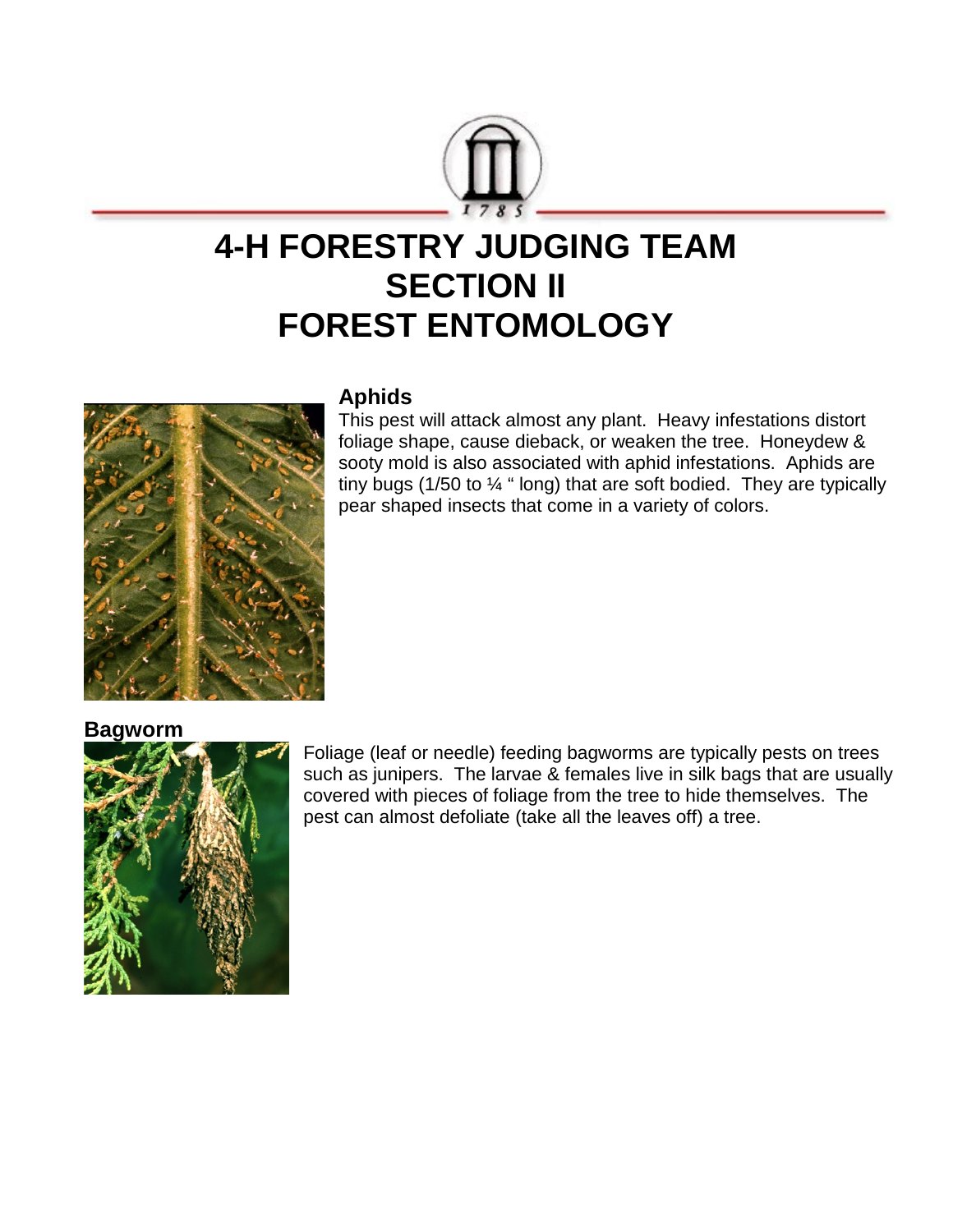### **Conifer Sawfly**

Sawfly caterpillars are often a problem in pines due to their habit of completely defoliating small trees. Control of these caterpillars is usually not necessary as trees will grow new needles to replace those that were eaten. If defoliation occurs many years in a row chemical control may be necessary. A variety of conifer sawfly are pictured below.





## **Eastern Tent Caterpillar**

Eastern Tent Caterpillars make their webs or "tents" in the forks of limbs. Caterpillars are 2 ½" in long with a black head and white stipe down the back which is bordered by red-brown & black lines.

# **Fall Webworm**

A characteristic sign of fall webworm is the webs they form around leaves on the tips of tree limbs. Adults are pure white moths with occasional brown spots with a 1 34 " wing span. Caterpillars are covered with long gray hairs. The caterpillars vary in color from yellow to brown or green. They have dusky stripes down each side.



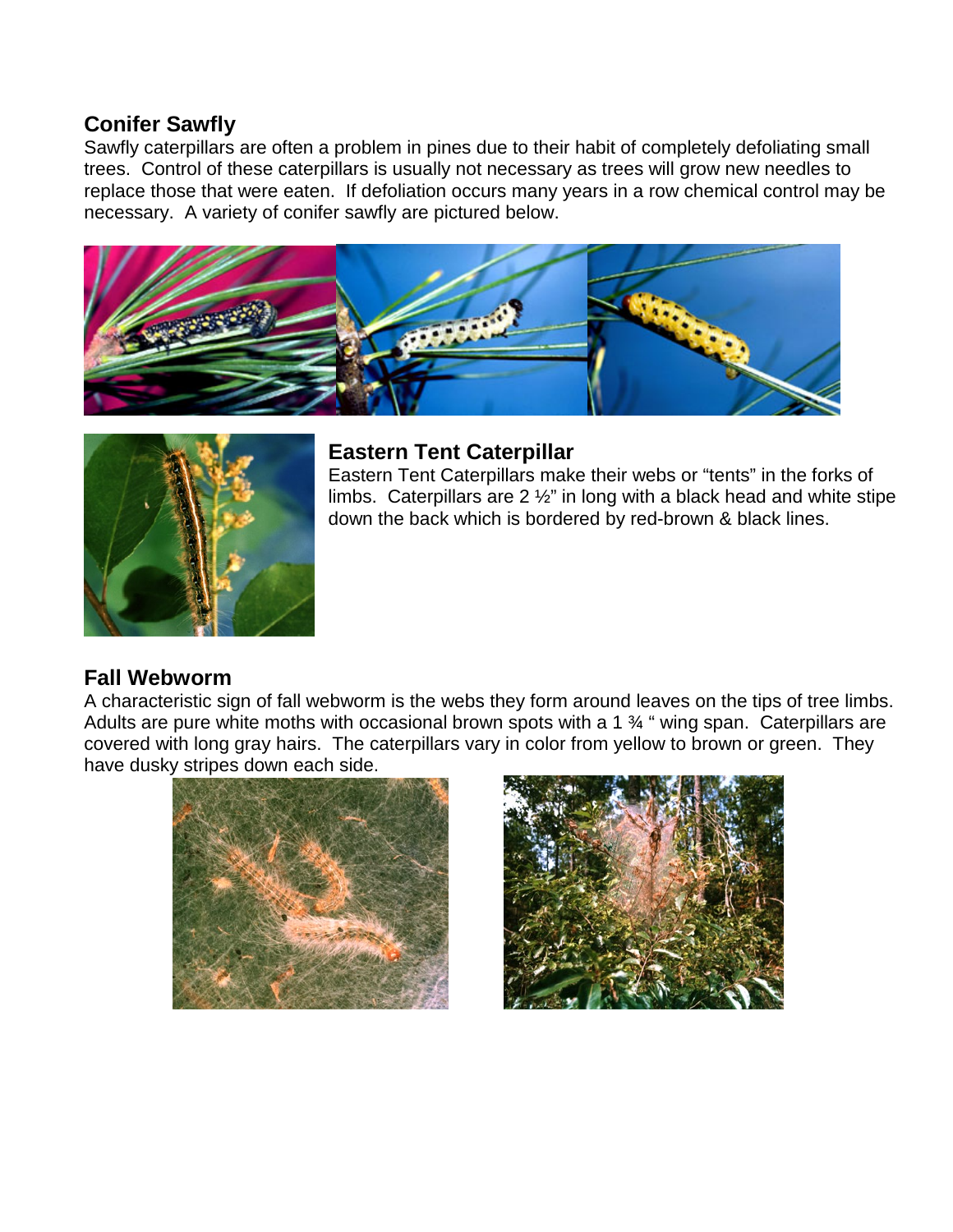## **Gypsy Moth**

A gift of France, the gypsy moth is a severe pest of some hardwood trees. Older larvae are grayish brown caterpillars with tufts of hair on each segment. Another key feature are the double rows of blue & red spots. There are 10 blue and 12 red spots in all. Adult male moths are dark brown, with wavy dark bands across the forewings. Females are white and cannot fly.



#### **Insect Gall**

Galls on leaves are usually not a problem for most trees. They come in a variety of sizes on a variety of trees. The galls are usually round hard "rocks" on the surface of leaves caused by insects laying eggs on the leaves.



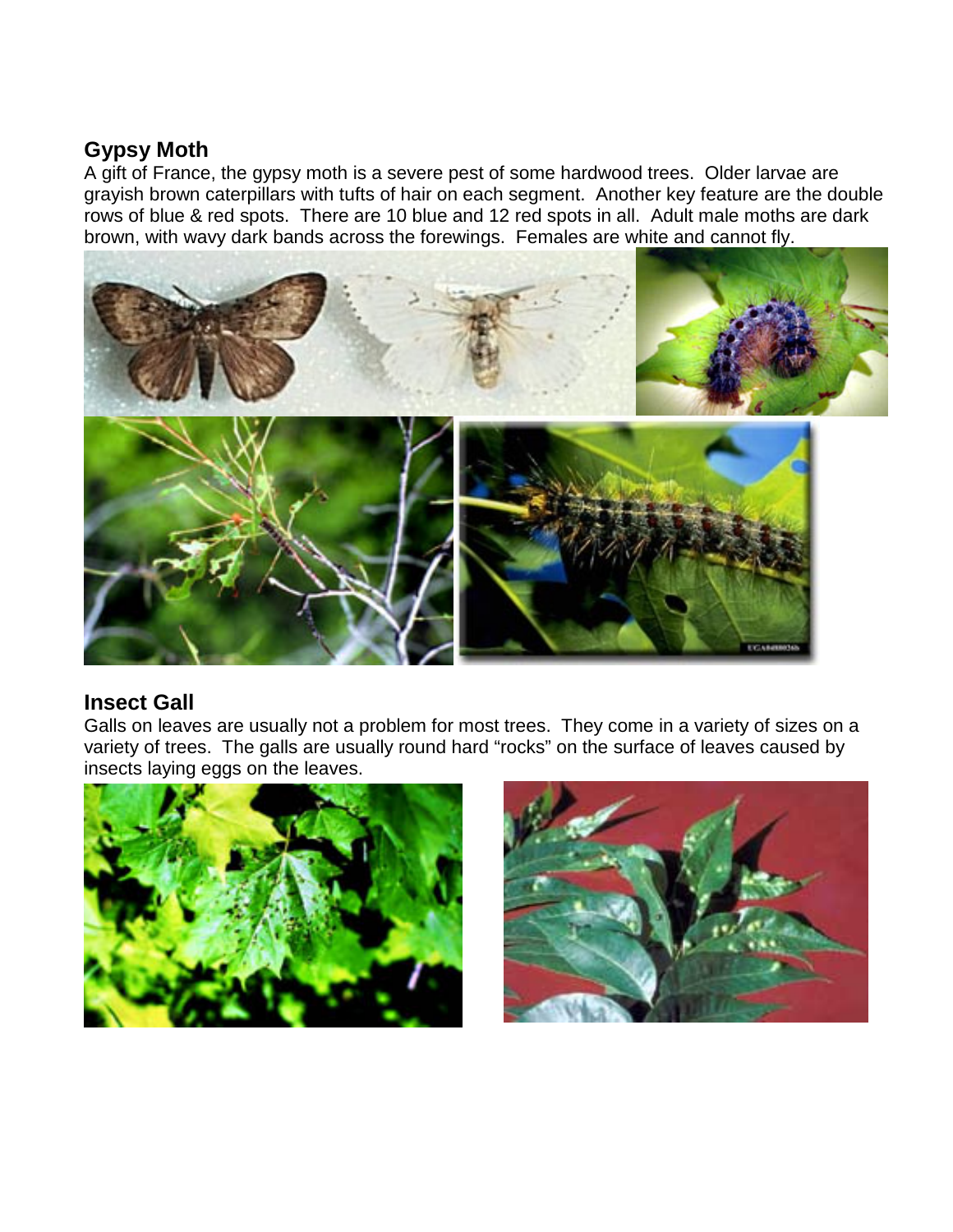#### **Locust Borer**



Adult beetles are about ¾ " long with yellow lines across black wing covers. It also has very long antennae. Larvae tunnel into wood, reducing value & weakening the tree.

### **Nantucket Pine Tip Moth**



A pest of young trees under 10' high. The tip moth attacks the terminal bud by boring inside & destroying the tip of the tree. This results in a multi-stemmed tree that has its growth slowed, but the tree usually grows out of the damage.



#### **Pales Weevil**



A very serious pest of newly planted pines, the pales weevil is a small oblong shaped beetle at ½" long. The reddish brown colored weevils have patches of yellowish hairs on their wing covers. Damage from this sap-sucker is easy to identify by looking for small irregular shaped feeding patches in the bark. Heavy damage may girdle the stem causing wilting or death. Feeding on the roots or root collar is also common.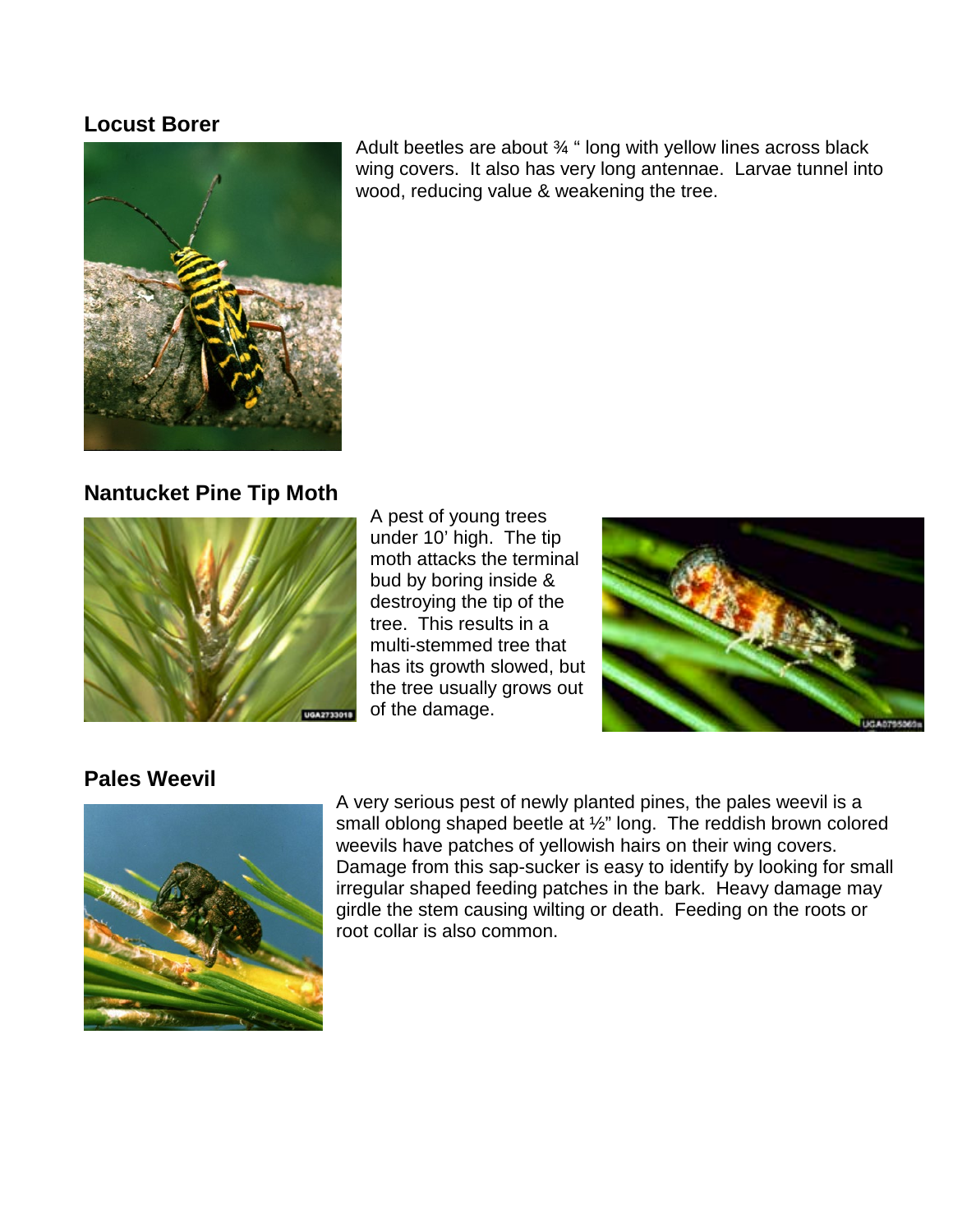# **Periodic Cicada**



Known as the 13 year or 17 year locust the periodic cicada is a unique pest in forestry. They typically affect black walnut trees where the female lays her eggs inside twigs. The adults emerge as large (1- 1/2" long), dark, heavy bodied insects with

membranous wings and red eyes. Nymphs (baby cicadas) live in the soil feeding on plant roots.





# **Pine Bark Beetles**

Southern Pine Beetle

IPS Engraver Beetle

IPS

Black Turpentine

Black Turpentine

# **Black Turpentine Beetle**

The largest of the boring pine beetles we will learn



at 1/3 " long. This beetle is readily attracted to the odor of fresh pine resin from skinned or damaged pine trees. Inside the bark the beetle creates vertical tunnels. Attacks can eventually girdle the tree ( go all the way around tree base) and the tree slowly dies.

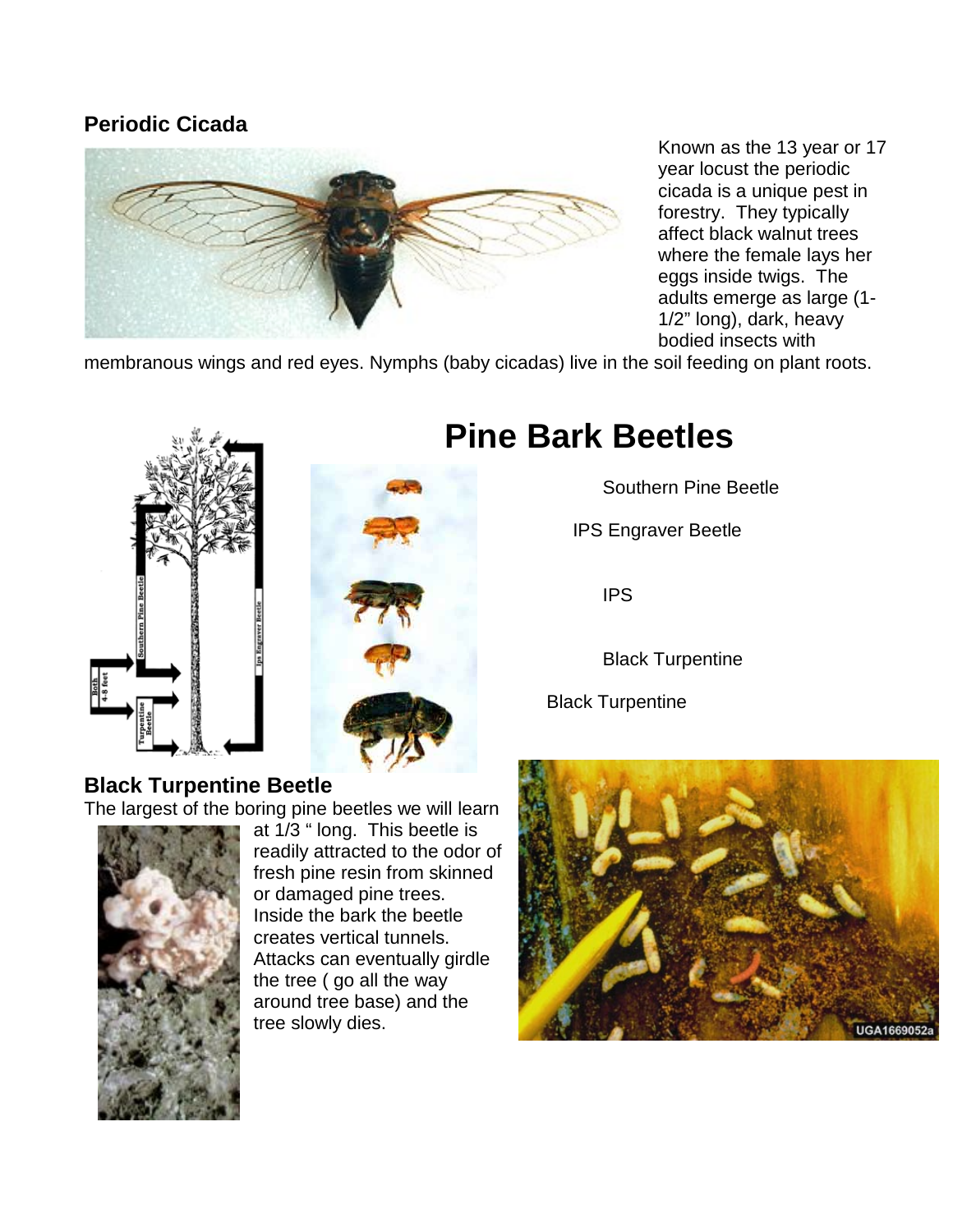#### **Ips Engraver Beetle**



Not too big, not too small the Ips beetle are easy to notice by looking for their scooped out hind ends and rounded heads. They are usually 1/8 to ¼" in length. This pest commonly attacks trees weakened by drought, fire, hail, lightening, etc. Outbreaks are most common in summer and fall where single trees or groups of trees die due to girdling and bluestain fungus.

#### **Southern Pine Beetle**

The nastiest & smallest of all pine beetles the Southern Pine Beetle is only 1/8 " long. It has a rounded hind end compared to the shovel shaped hind end of Ips beetles. You can also look for a notch in the head using a hand lens. Look for criss-crossing S shaped galleries inside the bark. Death of trees infested with Southern Pine Beetles is very quick due to girdling and also by the bluestain fungus that is introduced to the tree by the beetle. Outbreaks are often triggered by over-crowding, soil moisture stress, or man made causes such as damage.